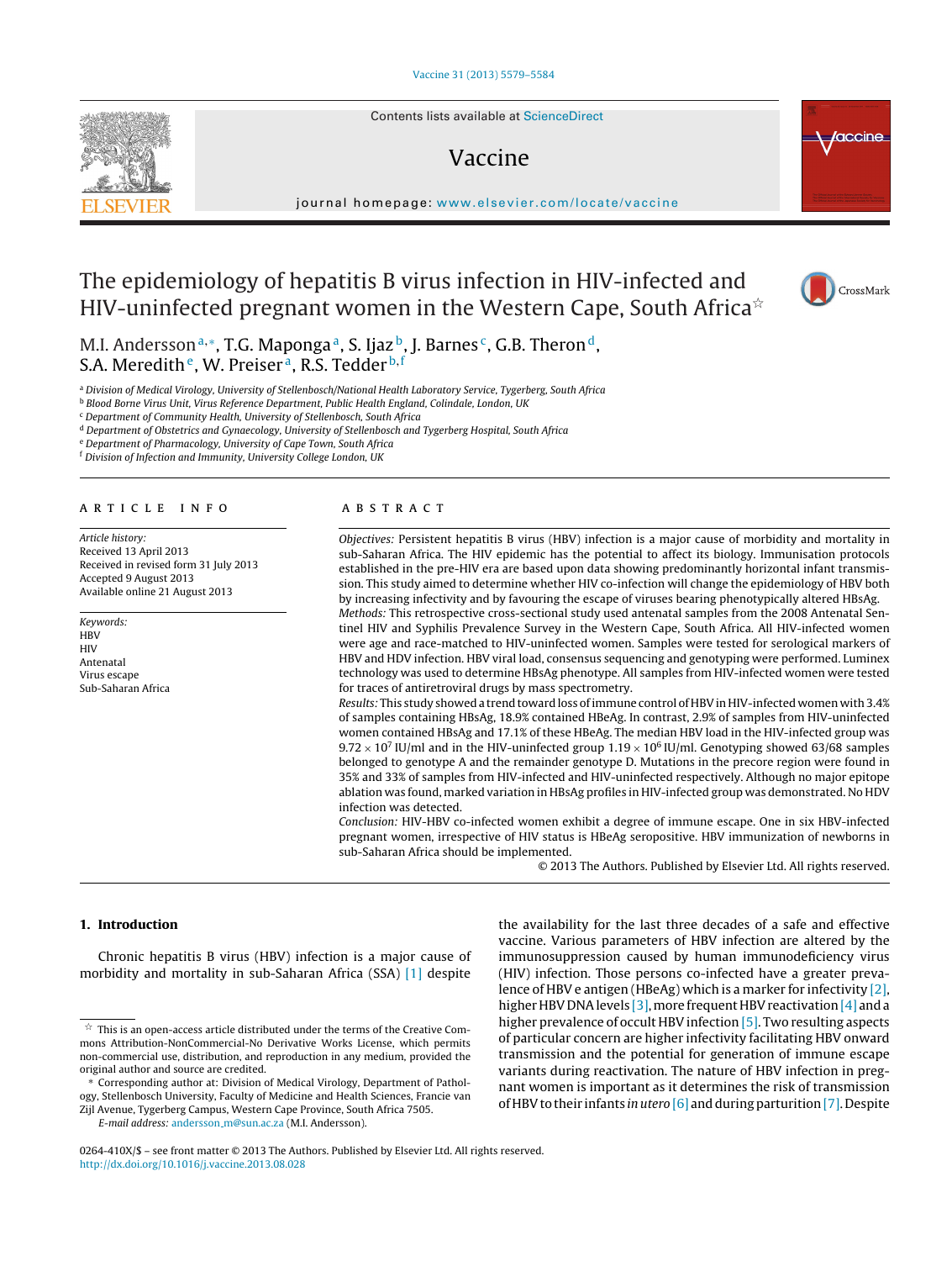this important relationship there are few data describing the viral parameters of HBV infection in HIV co-infected pregnant women.

HBV immunisation protocols for the prevention of infection in early life in many African countries are based on data from the pre-HIV era which indicated that HBV infection occurred predominantly horizontally between siblings and play-mates rather than vertically from mother to child  $[8,9]$ . These protocols are therefore aimed at preventing horizontal transmission during childhood rather than preventing maternal–infant transmission at birth. As a consequence the first dose of vaccine is given later in the postnatal period rather than as close to parturition as possible, leaving the neonate susceptible to infection from exposure at birth. Furthermore there is no antenatal screening programme for HBV in South Africa, nor in much of SSA.

The escape of HBV from a partially incapacitated host immune system is often associated with the generation of viral variants bearing changes in the HBV surface antigen (HBsAg). Transmission of these variants to infants has the potential to establish them in the general population. Phenotypic changes in HBsAg may reduce the efficacy of the current recombinant hepatitis B vaccines based on the short HBsAg transcript and promote the propagation of immune escape variants.

This study aimed to determine whether there is evidence to support the hypothesis that HIV co-infection will change the epidemiology of HBV both by increasing infectivity and by favouring the escape of viruses bearing phenotypically altered HBsAg.

## **2. Materials and methods**

This retrospective, cross-sectional study used antenatal samples collected for the 2008 Antenatal Sentinel HIV and Syphilis Prevalence Survey [\[10\]](#page-5-0) in the Western Cape Province of South Africa. All HIV-infected women from whom samples were available were randomly age- and race-matched to HIV-uninfected women. Approval was obtained from the University of Stellenbosch Health Research Ethics Committee and from the Provincial and National Departments of Health.

#### 2.1. Recruitment of patients

Of the 9355 pregnant women recruited from antenatal clinics around the Western Cape for the 2008 survey, 1549 were seropositive for anti-HIV and were matched for age and race to 1550 HIV-uninfected women. Of the 3099 serum samples from these individuals, ten were haemolysed and discarded as unsuitable for testing. The remaining 3089 samples comprising 1546 HIV-uninfected and 1543 HIV-infected survey participants were included in the study. The date of HIV infection, the degree of immunosuppression and CD4 count were not available for the HIVinfected women.

# 2.2. HBV serological and molecular testing

Samples were tested for HBsAg using the Abbott AxSYM (Abbott Diagnostics, Chicago, IL). All samples initially reactive for HBsAg were confirmed by neutralisation using high titre human antibody to HBsAg (anti-HBs) in the Abbott Murex HBsAg GE34/36 immunoassay kit (Murex Biotech, Kent, England). Samples confirmed to contain HBsAg were tested for HBeAg and antibodies to HBeAg (anti-HBe) using DiaSorin ETI-EBK PLUS and ETI-AB-EBK PLUS immunoassay kits (DiaSorin, Saluggia, Italy). Testing for antibody to the hepatitis Delta Virus (anti-HDV) was performed on all available HBsAg-positive samples using ETI-AB-DELTAK-2 (DiaSorin).

HBV DNA quantification, consensus sequencing and genotyping were performed as previously described [\[11–13\],](#page-5-0) on samples containing HBsAg. Sequence analysis was performed using DNAS-TAR (version 9).

Alignments of 1800 sequences representing all described genotypes/subgenotypes were obtained from either in-house generated sequences or from GenBank. The sequences were checked both visually and by Position Specific Scoring Matrix to identify intragenotypic motifs. Amino acid alignments for wild-type consensus genotype specific sequences were created for the basal core promoter, precore, polymerase and HBsAg regions and used to identify mutations. Genotype determination was based on clustering within phylogenetic trees generated using the 1800 representative HBsAg nucleotide sequences.

## 2.3. HBsAg phenotyping

The impact of the observed amino acid changes on HBsAg antigenicity was investigated via ex vivo HBsAg phenotyping as previously described [\[14\].](#page-5-0) Briefly, Luminex technology was used to measure the interaction of plasma HBsAg with three monoclonal antibodies (mAbs) directed against different epitopes of the "a" determinant of HBsAg. The alteration of HBsAg antigenicity was defined by changes in the pattern of reactivity on the individual solid-phase monoclonal antibodies exceeding 2 SD of the mean when compared to expected wild type reactivity. Only samples from women infected with HBV genotype A whose plasma HBsAg was reactive in the phenotyping assays at a level equivalent to or greater than 50 IU/ml were included.

## 2.4. Antiretroviral drug residue testing

At the time of this study first line therapy for HIV infected pregnant women with a CD4 count less than 200 cells/ $\text{mm}^3$  was zidovudine plus lamivudine plus efavirenz or nevirapine. For those women with a CD4 count greater than 200 cells/ $\text{mm}^3$ , zidovudine alone was administered. For those who failed first line therapy, a combination using lopinavir was prescribed. Tenofovir therapy was available for those patients who were known to be HBsAg positive. Lamivudine was used as a surrogate for tenofovir as all women on tenofovir were also administered lamivudine. In order to identify those women on combination antiretroviral therapy, and in particular those on HBV-active therapy, all samples from HIVinfected women were tested for traces of lamivudine, lopinavir, efavirenz and nevirapine by mass spectrometry, as described previously [\[15\].](#page-5-0)

#### 2.5. Statistical analysis

Categorical variables were described using number and percentages. Quantitative variables were expressed as a mean and standard deviation if normally distributed or median and interquartile range if not normally distributed. Pearson's chi squared test was used to determine association between independent variables, however where numbers in a cell were less than five, a Fisher's exact test was used instead. Student's t-test was used to examine the association between HIV status and HBV viral load and age and HBeAg status. ANOVA was used to determine if there was any association between HBsAg status and age, education level, or parity. All reported p values are for two-tailed tests. Data was analysed using Statistica, version 11 (StatSoft Inc., OK, USA).

# **3. Results**

#### 3.1. Demographics

The basic demographic data of the study cohort are shown in [Table](#page-2-0) 1.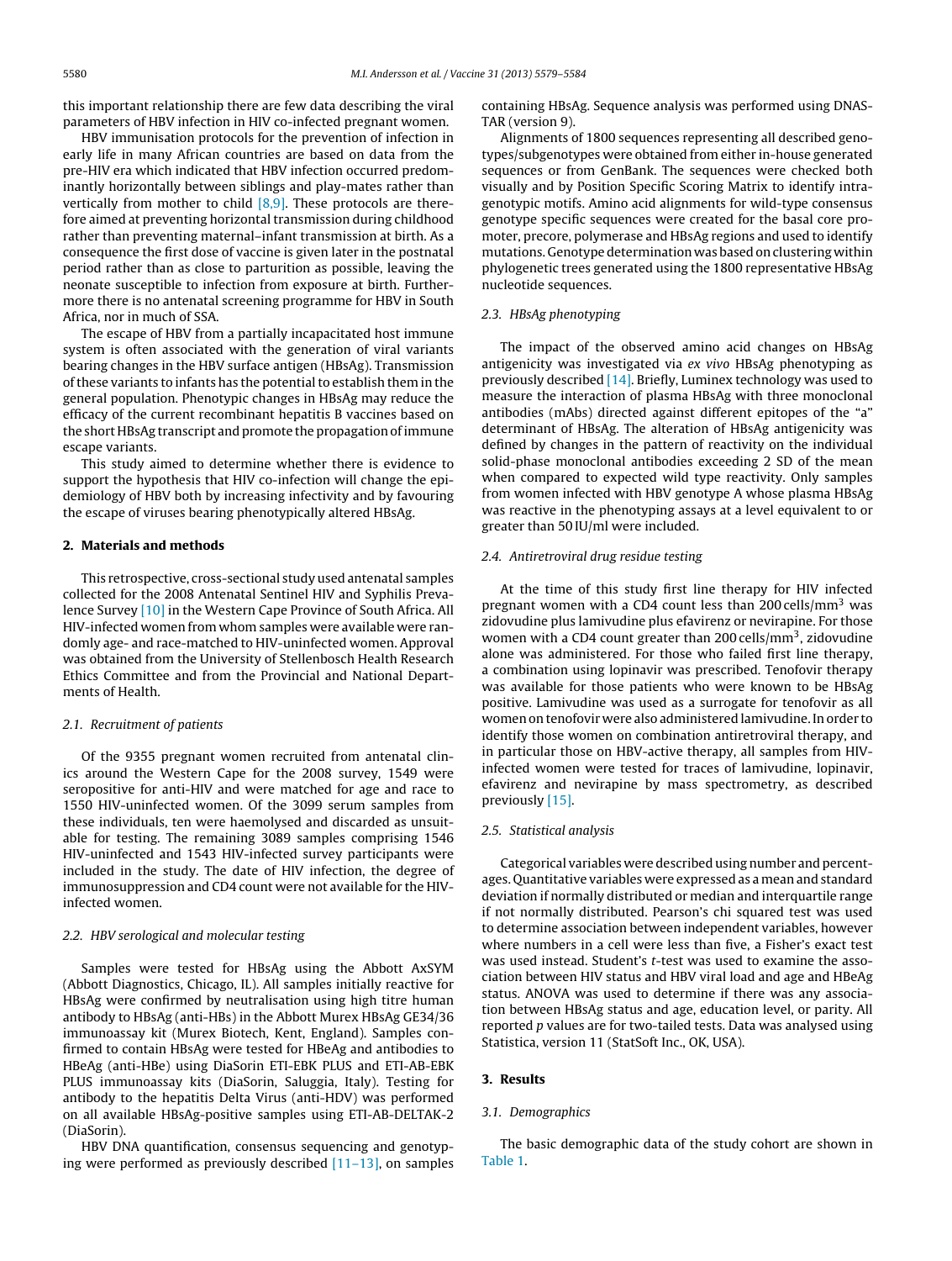Table 2).

<span id="page-2-0"></span>**Table 1** Basic demographic data for the age- and sex-matched cohorts of HIV-infected  $(n = 1543)$  and HIV-uninfected  $(n = 1546)$  antenatal clinic attendees from the Western Cape.

|                                    | HIV-uninfected $(n = 1546)$                               | HIV-infected $(n = 1543)$                                 |
|------------------------------------|-----------------------------------------------------------|-----------------------------------------------------------|
| Age                                | Median 26 yrs<br>(IOR 23, 31)                             | Median 26.8 yrs<br>(IOR 23, 31)                           |
| Black<br>Coloured<br>Other/unknown | (Range 12-44)<br>1297 (83.9%)<br>203 (13.1%)<br>46 (3.0%) | (Range 12–44)<br>1323 (85.7%)<br>179 (11.6%)<br>41 (2.7%) |
| Education $\le$ gd10 <sup>a</sup>  | 998 (64.6%)                                               | 886 (57.4%)                                               |
| Parity                             | Median 1<br>(IOR 0,2)<br>(Range 0–7)                      | Median 1<br>(IOR 0,2)<br>(Range 0–7)                      |

<sup>a</sup> Secondary school.

# 3.2. HBV and HDV serology

Ninety-seven samples from the 3089 studied were confirmed to contain HBsAg; the prevalence in HIV-uninfected pregnant women was 2.9% (44/1546) compared with 3.4% (53/1543) in HIVinfected pregnant women (Table 2). A significant association was found between HBsAg seropositivity and a lower educational grade  $(p = 0.03)$ , but not between HBsAg status and HIV status  $(p = 0.404)$ , age ( $p = 0.52$ ) or parity ( $p = 0.27$ ). All HBsAg-positive samples of sufficient volume (87) were tested for anti-HDV and all were negative.

## 3.3. HBeAg prevalence

Only 94 samples were of sufficient volume for HBeAg testing of which 17 contained HBeAg but no anti-HBe, 7/41 (17.1%) in the HIVuninfected group compared with 10/53 (18.9%) in the HIV-infected group (Table 2). In the HIV-uninfected group, one sample contained neither HBeAg nor anti-HBe and one contained both antibody and antigen. In the HIV-uninfected group, the HBeAg seropositive mothers were significantly younger than the HBeAg seronegative mothers (21.7 yrs SD = 5.59 vs. 27.6 yrs SD = 4.74, p = 0.016). In contrast, there was no significant difference in age between HBeAg seropositive and seronegative women in the HIV-infected group.

#### 3.4. HBV DNA levels

In those samples from mothers who were seropositive for HBeAg, the HBV DNA was of similar range, but the median was different, in those seven not infected with HIV (120–260,000,000 IU/ml, median  $1.19 \times 10^6$  IU/ml) and those ten HIV-infected (190–560,000,000 IU/ml, median  $9.72 \times 10^7$  IU/ml) ([Fig.](#page-3-0) 1 and Table 2).

The serum HBV DNA was below the level of detection in 14/75 whose serum contained anti-HBe. The proportion in whom DNA

#### **Table 2**

HBV serology and HBV DNA levels in samples from HIV-uninfected and HIV-infected antenatal clinic attendees.

|                                                                                  | HIV-uninfected                         | HIV-infected                 | p-Value        |
|----------------------------------------------------------------------------------|----------------------------------------|------------------------------|----------------|
| HBsAg positive <sup>a</sup> $(\%)$<br>HBeAg positive, AntiHBe<br>$negative (\%)$ | 44/1546 (2.9)<br>$7^{c}/41^{b}$ (15.9) | 53/1543 (3.4)<br>10/53(18.9) | 0.404<br>0.872 |
| HBeAg negative, Anti-HBe<br>positive (%)                                         | $32^{c}/41^{b}$ (72.7)                 | 43/53(81.1)                  | 0.912          |
| HBV DNA > $10$ IU/ml $(\%)$                                                      | 34/41 (77.2)                           | 44/53 (83.0)                 | 1.000          |

<sup>a</sup> Confirmed by neutralisation.

**b** Three HBsAg-positive samples had insufficient volumes left for further testing.

 $c$  One sample was negative for both HBeAg and anti-HBe and another one positive for both HBeAg and anti-HBe.

# 3.5. HBV genotyping, mutational analysis and phenotyping

HBV DNA sequence and genotype analysis was successfully undertaken on 25 and 43 samples from HIV-uninfected and HIVinfected women, respectively. Phylogenetic analysis of HBsAg indicated 63 persons to be infected with virus belonging to genotype A. The remaining five persons harboured genotype D viruses; four were HIV-uninfected women and one HIV-infected. One HBV sequence from an HIV-uninfected patient bore rtV173L alone, part of the antiviral resistance profile for lamivudine; none of the 42 HBV sequences from the HIV-infected cohort carried detectable drug resistance mutations.

(10–140,000 IU/ml, median 108 IU/ml) and the 34 HIV-infected women (10–1,600,000 IU/ml, median 300 IU/ml) ([Fig.](#page-3-0) 1 and

Mapping of amino acid changes from the wild type consensus sequence was undertaken across the HBsAg region in order to identify potential mutation 'hot spots' ([Fig.](#page-3-0) 2). Two samples from HIV-uninfected and three from HIV-infected individuals carried viruses with a number of coding changes between codons 120 and 150. One sample from an HIV-uninfected and two from HIVinfected mothers contained viruses carrying a premature stop at codon 182. The significance of changes outside codons 120–150 on HBsAg antigenicity remain unknown.

Epitope mapping analysis was undertaken in 20 HIV-uninfected and 33 HIV-infected mothers with HBV genotype A virus infection and HBsAg levels equal to or greater than 50 IU/ml. No antigen exhibited major epitope ablation. However, the variations defined by SD exceedance were clearly more marked in the surface antigen profiles in samples from HIV infected mothers ([Fig.](#page-4-0) 3). Three reactions falling outside 2 SD of the mean were seen in samples from HIV-infected mothers. One virus carrying extensively mutated HBsAg sequences (M1T, R79H, L98V, M133T, P135L, D144G, D194V) and two less scarred viruses (G44E, P203G/E and S204N) had reactivities on one or more solid phases outside 2SD of the mean.

Mutations in the precore which impact on HBeAg expression were found in 33% and 35% of samples from HIV-uninfected and HIV-infected individuals respectively, with the loss of methionine at codon 1 being the most commonly observed pathway for achieving e-null viruses constitutively unable to express HBeAg. The A1762T/G1764A basal core promoter variant was observed at a similar level (38%) in samples tested from both HIV-infected and uninfected women. No significant association between HBV DNA level and the presence of these basal core promoter mutations or pre-core mutations was noted in either patient group.

#### 3.6. Antiretroviral drug residue testing

Antiretroviral drug residues were detected in three of 50 HIV-HBV co-infected samples (1.5%). Lamivudine and nevirapine in two and lamivudine and lopinavir in a third sample. Three samples were of insufficient volume for testing.

## **4. Discussion**

Unlike data from well-resourced countries which show a significant difference in HBsAg prevalence in HIV-infected compared to uninfected persons  $[16]$ , this study confirms previous antenatal data from Africa showing little difference in the prevalence of HBsAg in HIV-infected compared with HIV-uninfected women, as found elsewhere in South Africa, Côte D'Ivoire, Malawi and Tanzania [\[17–20\].](#page-5-0) We have found however some evidence of loss of HBV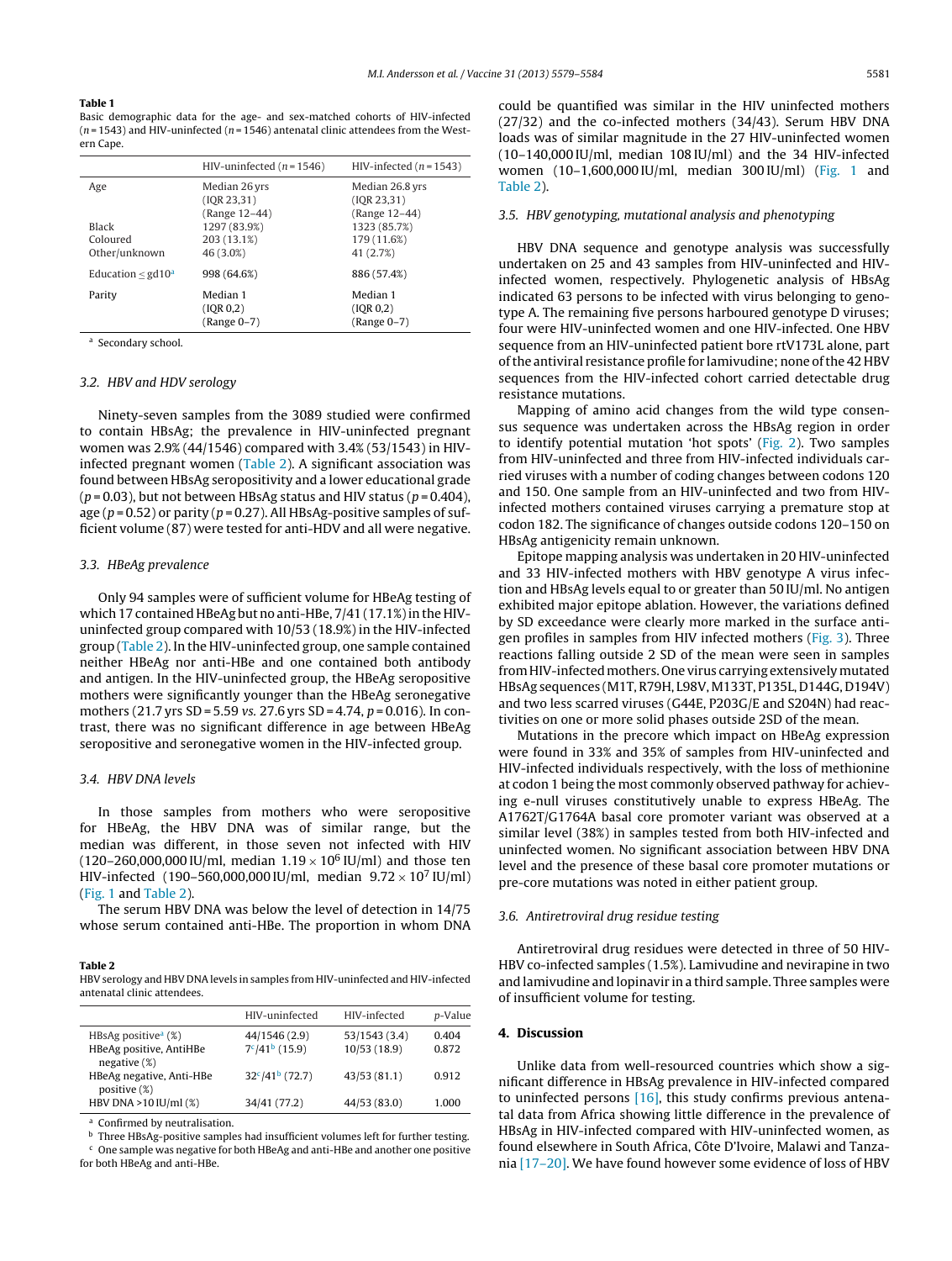<span id="page-3-0"></span>

Fig. 1. Median plasma HBV viral loads (expressed in IU/ml) according to HIV status in HBeAg positive (left) and in HBeAg negative, anti-HBe positive (right) samples displayed as box (interquartile range (IQR)) and whisker (range) plots.

immune control in HIV co-infected women who demonstrated a trend towards higher HBV viral loads.

In this antenatal population from the Western Cape, as many as one in six (18.1%) of HBV-infected mothers are HBeAg-seropositive and anti-HBe negative, irrespective of HIV status. This is a higher proportion than expected and contrasts with Oshitani and colleagues who found a difference in HBeAg prevalence in HIVinfected compared with HIV-uninfected women (25% vs. 12.3%) [\[21\].](#page-5-0) Our figure is lower than the high prevalence (5/12) of HBeAg positivity that we found previously in a cohort of HIV-HBV coinfected pregnant women with low CD4 counts attending a tertiary referral hospital [\[22\].](#page-5-0) This may reflect differences in immune competence between the two study cohorts. CD4 data was not available for the current study to confirm this suggestion.

Although an association between high HBsAg prevalence and low education was found, the reasons for this are not clear. Low educational attainment may be a surrogate for rural childhood where education is poorer than in urban areas, and HBsAg prevalence higher.

Our data also indicate that among HIV-uninfected women, those whose serum contains HBeAg are significantly younger than those who are HBeAg seronegative. This raises the question of whether HIV is having a population based effect on HBV epidemiology also in the HIV-uninfected population.

WHO guidelines recommend HBV vaccine to be administered within 24 h of delivery  $[23]$ , however the first HBV vaccine dose in sub-Saharan Africa is given anytime between four and six weeks postnatally, a time appropriate to prevent horizontal transmission,



**Fig. 2.** 'Hot spot' analysis of amino acid changes across the HBsAg. Solid bars are sequences from 25 HIV-uninfected women and the hatched bars from HIV-infected women. The circled area indicates amino acid changes in the major antigenic region between codons 120 and 150.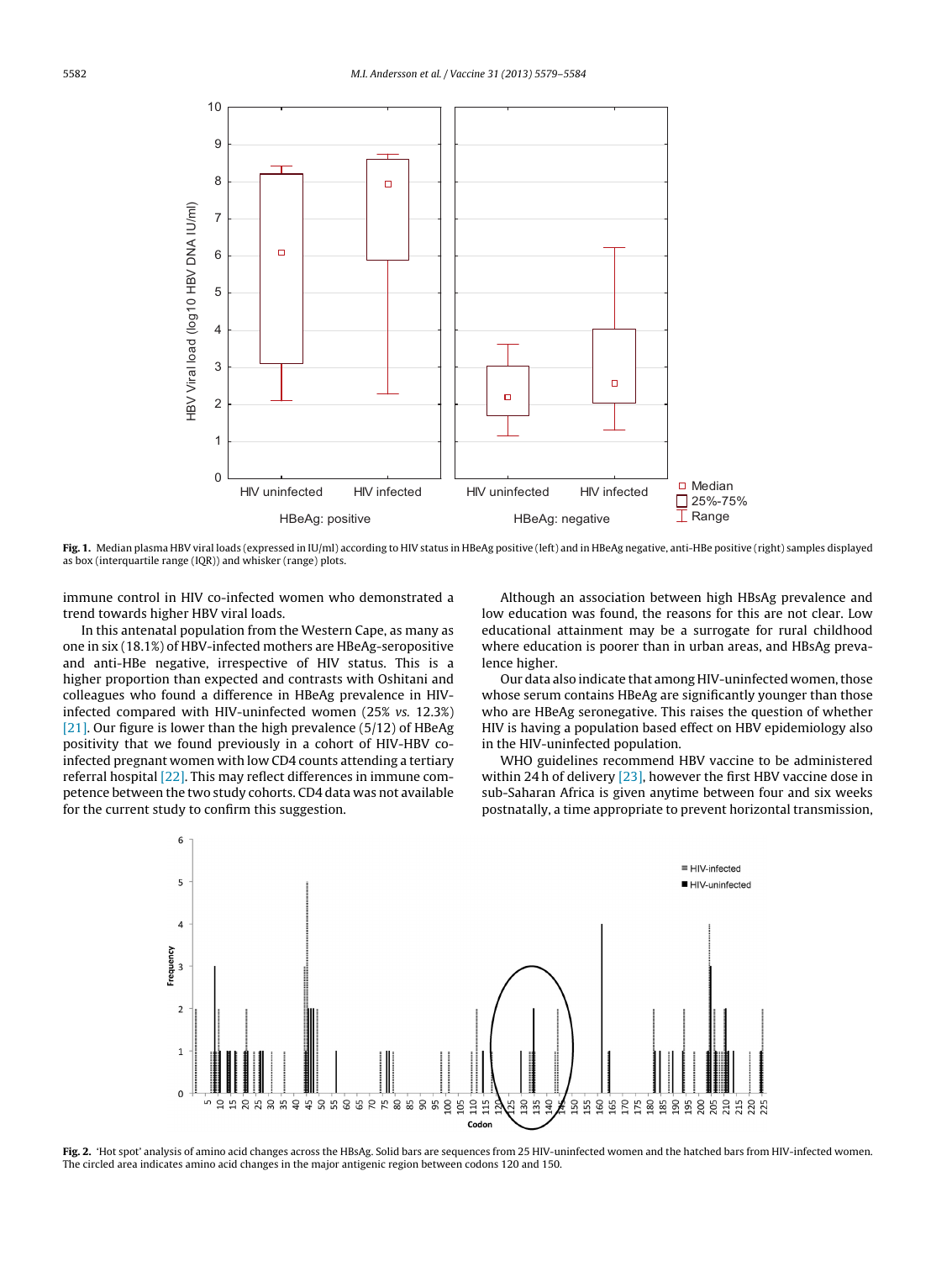<span id="page-4-0"></span>

**Fig. 3.** Epitope variance of plasma HBsAg expressed as box (middle quartiles) and whiskers (range) in 20 HIV-uninfected and 33 HIV-infected women. Reactivity against each monoclonal antibody solid phase is shown independently (MAb P2D3 is against a linear epitope and MAbs HB07 and HB05 are against different conformational determinants in the second loop of HBsAg) and is expressed as the percentage reactivity of each mAb as part of the total reactivity for that sample.  $\bullet$  denotes those samples whose reactivity fell 2 standard deviations outside the expected range for that specific MAb.

but probably too late to prevent reliably perinatal transmission and the evolution of persistent HBV infection. In light of this, our observations have important implications for current hepatitis B immunisation schedules in sub-Saharan Africa where the timing of neonatal vaccine is predicated upon data generated before the HIV pandemic. This was at a time when HBeAg seropositive and, by inference, high infectivity mothers were rarely encountered in the labour wards [\[24\].](#page-5-0) Most mothers were therefore considered to be of low infectivity. HBV transmission to infants was deemed to occur during early childhood [\[8\]](#page-5-0) rather than through maternal–infant transmission in spite of one baseline HBV vaccine study reporting a 10.3% HBeAg prevalence in HBV-infected females [\[25\].](#page-5-0) Our data clearly indicate that contrary to previous beliefs, high HBV infectivity mothers, whether defined by HBeAg seropositivity or by HBV DNA, are not uncommon in the antenatal population in South Africa and indicate that current national vaccine schedules may be inadequate to prevent mother-to-child transmission of HBV. Klingler and colleagues have produced modelling data which suggest adding a birth dose of HBV vaccine to the current regime may be cost effective [\[26\].](#page-5-0) This may not be as impractical as it first seems given the majority of women in SSA give birth in health care facilities [\[27\].](#page-5-0)

Although HBV DNA load is the most important predictor of HBV transmission from mother to child [\[7\],](#page-5-0) HBeAg remains an important marker for potential infectivity in pregnant women, particularly in those situations where viral load estimates may not be

available. Not only is it associated with a high viral load, but it is also thought to cross the placenta to tolerize the neonate leading to an increased risk of chronic HBV infection [\[28\].](#page-5-0) HBeAg testing is simple to implement, not expensive and may still be useful in resource poor settings to identify those women at increased risk of transmitting HBV leading to viral persistence in their offspring.

Sequence analysis indicated the presence of codon changes across the HBsAg, precore and basal core promoter regions. The high prevalence of e-null viruses bearing pre-core/core and basal core promoter mutations may indicate a propensity for early pro-gression to serious liver disease in the future [\[29\]](#page-5-0) and those making health care predictions should bear this in mind. No HBV primary resistance mutations were seen probably reflecting the fact that very few women were on antiretroviral therapy, with antiviral drug residues detected in only three out of 50 samples.

Variation in the HBsAg sequence in persistent HBV infections was notable and seems phenotypically more common in the HIV coinfected host. There was no instance of major epitope loss as can be found in the classic vaccine escape G145R variant [\[14,30\].](#page-5-0) However, the possible rescue by parturition of viruses bearing altered coding and expression of HBsAg derived from HIV-infected mothers whose viruses are beginning to escape host immune surveillance clearly exists. Whether drug regimes where lamivudine is the sole HBVactive agent which results in a significant risk of developing HBV resistance [\[31\]](#page-5-0) could also potentiate the emergence of the vaccine escape-like viruses [\[32,33\]](#page-5-0) remains to be seen. In this study surprisingly few women were on antiretroviral therapy, in particular few were on agents active against HBV, probably reflecting poor roll-out of antiretroviral therapy at the time of the study. Nevertheless the possible infant rescue of viruses bearing altered HBsAg lends urgency to the need to alter the timing of HBV immunisation and the espousal of the more potent anti-HBV drugs like tenofovir and entecavir for the treatment of those women who are HBeAg seropositive in the future.

There is one important limitation of this study which must be considered when extrapolating from these data. The women recruited to this study were only those who presented to antenatal clinics for booking and a significant part of the pregnant population would have been excluded from this study through not attending clinic. The reasons for poor access to health care are multiple and range from financial restraints, lack of understanding of the benefits of early booking to poor provision of health care services in some areas. Those pregnant women who do not access antenatal clinics are therefore more likely to have poorer access to health care and potentially to have more advanced HIV disease. In these women the loss of control of HBV is likely to be more profound and they may represent a reservoir of mutated HBV variants. However, no immune status data in the HIV-infected women was collected nor was there any way to establish the timing of their HIV infection.

This study indicates that HIV-infected pregnant women, who may remain relatively well and immune-competent, nevertheless have evidence of HBV escape when compared to HIV-uninfected women. One in six HBV-infected pregnant women, irrespective of HIV status, is HBeAg seropositive and likely to transmit HBV to their offspring. These data support the call for a shift of HBV immunisation closer to the time of birth or, where this is deemed impractical consideration should be given to the addition of a birth dose of HBV vaccine to the current schedule. The data highlight the need for further studies to determine the risk and virological outcome of vertical transmission from mothers in this population.

## **Acknowledgements**

Western Cape Government and National Department of Health for allowing access to antenatal survey samples, Professor Martin Kidd for assistance with the statistical analysis.